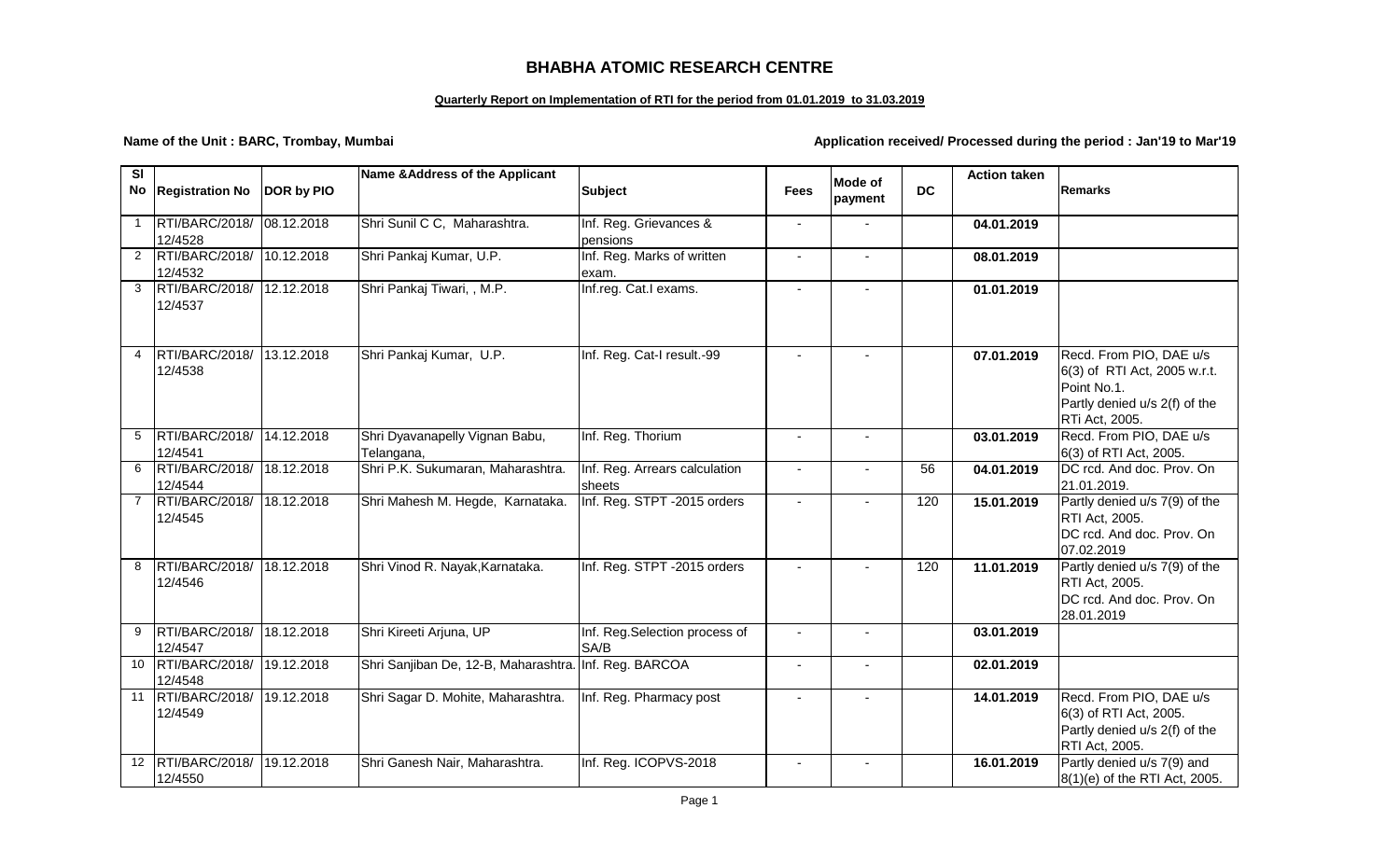| <b>SI</b> | No Registration No                      | DOR by PIO          | Name & Address of the Applicant                     | <b>Subject</b>                                                                                                          | <b>Fees</b>              | <b>Mode of</b><br>payment | <b>DC</b> | <b>Action taken</b> | <b>Remarks</b>                                  |
|-----------|-----------------------------------------|---------------------|-----------------------------------------------------|-------------------------------------------------------------------------------------------------------------------------|--------------------------|---------------------------|-----------|---------------------|-------------------------------------------------|
|           | 13 RTI/BARC/2018/ 21.12.2018<br>12/4551 |                     | Smt. Snehal S. Mahangare, Pune.                     | Inf. Reg. determination of the<br>age of the ink.                                                                       | $\blacksquare$           |                           |           | 15.01.2019          | Partly denied u/s 2(f) of the<br>RTI Act, 2005. |
|           | 14 RTI/BARC/2018/<br>12/4552            | 21.12.2018          | Smt. Snehal S. Mahangare, Pune.                     | Inf. Reg. determination of the<br>age of the ink.                                                                       |                          |                           |           | 11.01.2019          | Partly denied u/s 2(f) of the<br>RTI Act, 2005. |
|           | 15 RTI/BARC/2018/<br>12/4553            | 21.12.2018          | Shri Vikram Singh, Haryana.                         | Inf. Reg Stipendiary CAT-II<br>plant operator exam                                                                      |                          |                           |           | 04.01.2019          |                                                 |
| 16        | RTI/BARC/2018/<br>12/4554               | 21.12.2018          | Shri Amit Kaviya, Rajasthan.                        | Inf. Reg. Stipendiary CAT-II<br>plant operator exam                                                                     | $\overline{\phantom{a}}$ |                           |           | 04.01.2019          |                                                 |
|           | 17 RTI/BARC/2018/<br>12/4556            | 21.12.2018          | Shri Avijit Roy, West Bengal.                       | Inf. Reg. Copy of TC&TSC<br>note.                                                                                       | $\sim$                   |                           |           | 03.01.2019          |                                                 |
| 18        | RTI/BARC/2018/<br>12/4557               | 21.12.2018          | Shri Ravi Dhaker, Rajasthan,                        | Inf. Reg. CAT-II cut-off marks.                                                                                         | $\sim$                   |                           |           | 07.01.2019          |                                                 |
|           | 19 RTI/BARC/2018/<br>12/4558            | 22.12.2018          | Shri Manoj, Maharashtra.                            | Inf. Reg. Transfer policy                                                                                               | $\blacksquare$           |                           |           | 17.01.2019          |                                                 |
|           | 20 RTI/BARC/2018/<br>12/4559            | 22.12.2018          | Smt. Bina Tiwary, Maharashtra.                      | Inf. Reg. Med. History                                                                                                  | $\blacksquare$           |                           | 48        | 18.01.2019          | DC rcd. And doc. Prov on<br>05.02.2019          |
|           | 21 RTI/BARC/2018/<br>12/4560            | 24.12.2018          | Shri Rupankan Verma, Madhya<br>Pradesh.             | Inf. Reg. OCES/DGFS                                                                                                     | $\blacksquare$           |                           |           | 03.01.2019          |                                                 |
| 22        | RTI/BARC/2018/<br>12/4561               | 24.12.2018          | Ms. Sumitra, New Delhi.                             | Inf. Reg. exam for Diploma in<br><b>Radiological Physics</b>                                                            | $\blacksquare$           | $\blacksquare$            |           | 23.01.2019          |                                                 |
| 23        | RTI/BARC/2018/<br>12/4562               | 24.12.2018          | Kum. Sayali, Ramakant Shinde,<br>Maharashtra.       | Inf. Reg. medical report o their<br>mother                                                                              | $\sim$                   |                           | 84        | 21.01.2019          | DC rcd. And doc prov on<br>28.01.2019           |
|           | 24   RTI/BARC/2018/<br>12/4563          | 25.12.2018          | Shri Sobila Maruthi Vara Prasad,<br>Andhra Pradesh. | Inf. Reg CAT I exam                                                                                                     |                          |                           |           | 07.01.2019          |                                                 |
| 25        | RTI/BARC/2018/<br>12/4564               | 26.12.2018          | Shri C.J. Sonowal, Maharashtra.                     | Inf. Reg reservation for<br>OCES/DGFS                                                                                   |                          |                           |           | 10.01.2019          |                                                 |
| 26        | RTI/BARC/2018/<br>12/4565               | $\sqrt{29.12.2018}$ | Shri Hariom Soni, Madhya Pradesh.                   | Inf. Reg. Transfer of Bonds.                                                                                            |                          |                           |           | 18.01.2019          |                                                 |
|           | 27 RTI/BARC/2018/<br>12/4566            | 31.12.2018          | Shri A. M. Bhaskaran, Tamil nadu.                   | Details of employees who<br>attended promotion interview<br>for grade SO/E, TO/E, ETG for<br>promotion w.e.f 01.07.2017 |                          |                           |           | 15.01.2019          |                                                 |
| 28        | <b>RTI/BARC/2019/</b><br>01/4567        | 01.01.2019          | Shri Mahesh Chand Meena,<br>Mumbai.                 | Inf. Reg. Pay & Qualification for<br>the post of SA/B                                                                   |                          | Online                    |           | 10.01.2019          |                                                 |
| 29        | RTI/BARC/2019/ 01.01.2019<br>01/4568    |                     | Shri Kunal Mohan Birwadkar,<br>Mumbai.              | Inf. Reg. CEA of BARC<br>employee                                                                                       | $\overline{\phantom{a}}$ | Online                    |           | *08.01.2019         | *Denied u/s 8(1)(j) of the RTI<br>Act, 2005.    |
|           | 30 RTI/BARC/2019/<br>01/4569            | 02.01.2019          | Kum. Shobha Punaji Jagtap,,<br>Mumbai.              | Inf. Reg. Action taken on APAR<br>representation.                                                                       | 10                       | Cash                      |           | 22.01.2019          | Partly denied u/s 2(f) of RTI<br>Act 2005.      |
|           | 31 RTI/BARC/2019/<br>01/4570            | 02.01.2019          | Shri Shashi Kant, Mumbai.                           | Inf. Reg. Writ Petition 2018                                                                                            | $\blacksquare$           | Online                    | 276       | 31.01.2019          | DC rcd. And doc. Prov on<br>11.02.2019          |
|           | 32 RTI/BARC/2019/<br>01/4571            | 03.01.2019          | Shri Vishal Sopan Dandge,<br>Maharashra.            | Inf. Reg. work assistant A<br>exam result<br>Page 2                                                                     | 10                       | <b>IPO</b>                |           | 17.01.2019          |                                                 |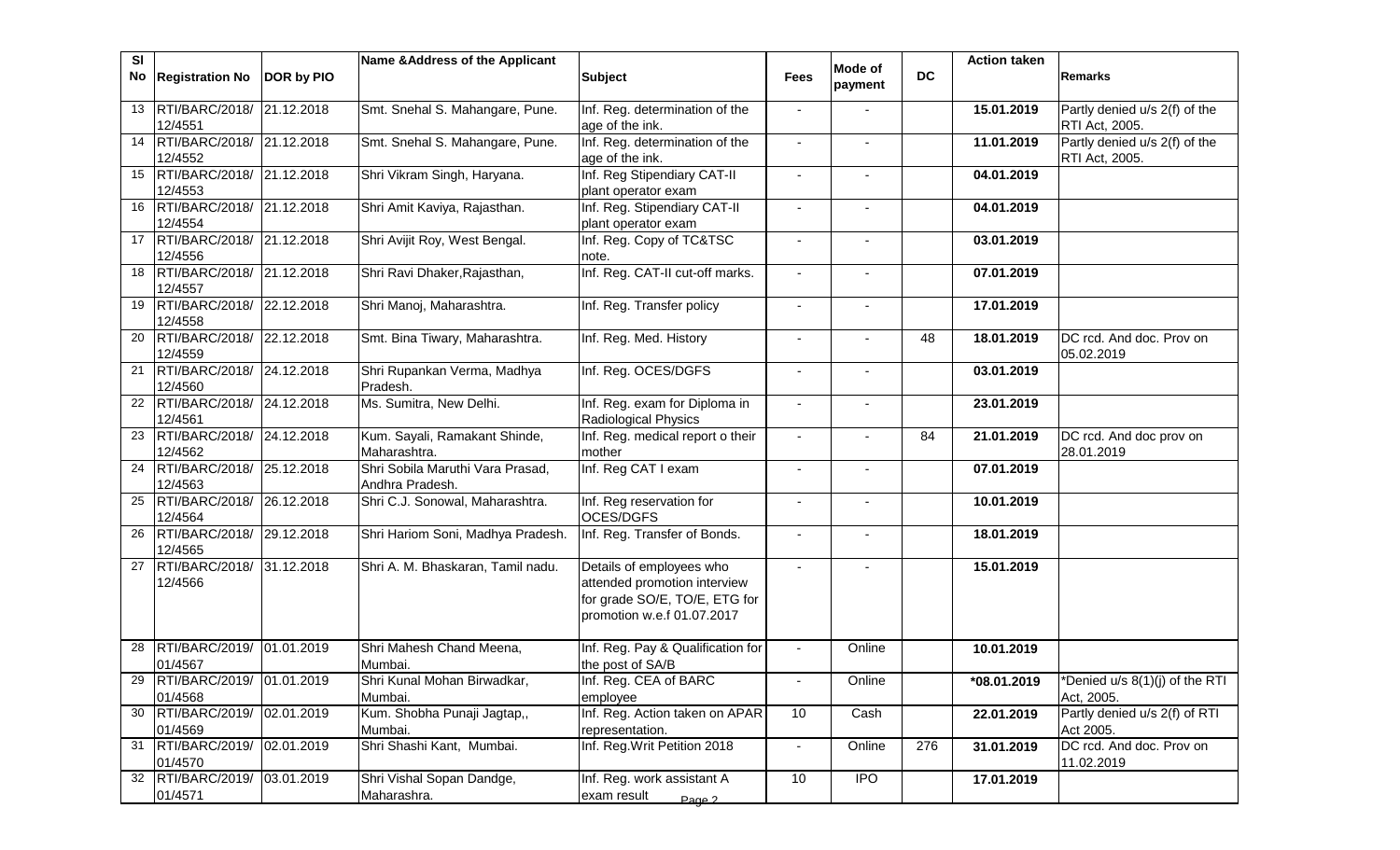| <b>SI</b> |                                         |            | Name & Address of the Applicant                                     |                                                                                                   |                | Mode of              |           | <b>Action taken</b> |                                                                                                           |
|-----------|-----------------------------------------|------------|---------------------------------------------------------------------|---------------------------------------------------------------------------------------------------|----------------|----------------------|-----------|---------------------|-----------------------------------------------------------------------------------------------------------|
| No        | <b>Registration No</b>                  | DOR by PIO |                                                                     | <b>Subject</b>                                                                                    | <b>Fees</b>    | payment              | <b>DC</b> |                     | Remarks                                                                                                   |
| 33        | RTI/BARC/2019/ 06.01.2019<br>01/4572    |            | Smt. Madhavi H. Desai, Mumbai.                                      | Inf. Reg. vacant posts of Sister-<br>in-Charge in BARC Hospital.                                  |                | Online               |           | 04.02.2019          |                                                                                                           |
| 34        | RTI/BARC/2019/ 06.01.2019<br>01/4573    |            | Shri Shiv Kumar, Delhi.                                             | Inf. Reg. OCES/DGFS<br>Ques.paper & Answer key                                                    |                | Online               |           | *15.01.2019         | *Denied u/s 8(1)(d) of the RTI<br>Act, 2005.                                                              |
| 35        | RTI/BARC/2019/<br>01/4574               | 07.01.2019 | Ms. Shobha Punaji Jagtap, Mumbai.                                   | Inf. Reg. Details of APAR<br>committee members.                                                   | 10             | Cash                 |           | 04.02.2019          | Partly denied u/s 8(1)(g) of the<br>RTI Act, 2005.                                                        |
| 36        | RTI/BARC/2019/ 07.01.2019<br>01/4575    |            | Shri Pradeep, Mumbai.                                               | Inf. Reg. Issue of booklet of<br>symposium                                                        |                | Online               |           | 22.01.2019          |                                                                                                           |
|           | 37 RTI/BARC/2019/ 07.01.2019<br>01/4576 |            | Shri Sagar Singh Sachdev, Delhi.                                    | Inf. Reg. technologies related<br>to nuclear fusion, desalination,<br>etc.                        | $\blacksquare$ | Paid at<br>NITI Ayog |           | 16.01.2019          | Recd. From PIO, DAE u/s<br>6(3) of RTI Act, 2005.                                                         |
| 38        | RTI/BARC/2019/<br>01/4577               | 08.01.2019 | Shri Korra Shobhan Babu,<br>Telangana.                              | Inf. Reg. C-arm machine<br>operator against AERB<br>Adv.4/2033(R-II)                              | $\blacksquare$ | Online               |           | 16.01.2019          | Recd. From PIO, DAE u/s<br>6(3) of RTI Act, 2005.                                                         |
| 39        | RTI/BARC/2019/<br>01/4578               | 09.01.2019 | Shri Ajay Kumar, Telangana.                                         | Inf. Reg. Recruitment &<br>promotion guidelines for direct<br>recruited S&T issued in Jan<br>2010 |                | Online               |           | 16.01.2019          | Recd. From PIO, DAE u/s<br>6(3) of RTI Act, 2005.                                                         |
| 40        | RTI/BARC/2019/ 09.01.2019<br>01/4579    |            | Shri Kanhaiya, Delhi                                                | Inf. Reg. Number of all<br>vacant/filled posts last 5 yrs in<br><b>DAE</b>                        |                | Online               |           | 08.02.2019          | Recd. From PIO, DAE u/s<br>6(3) of RTI Act, 2005.                                                         |
| 41        | RTI/BARC/2019/ 09.01.2019<br>01/4580    |            | Shri Sreeramappa, TAPS Colony,<br>Dist-Thane                        | Inf. Reg. BARC Hospital<br>facilities                                                             |                | Online               |           | 08.02.2019          | Recd. From PIO, DAE u/s<br>6(3) of RTI Act, 2005. Partly<br>denied under 8(1)(j) of the RTI<br>Act, 2005. |
| 42        | RTI/BARC/2019/<br>01/4581               | 09.01.2019 | Shri Sasikanta Bhuyan, Delhi-110037 Inf. Reg. Recruitment of Nurse- | A (DR/04) against Adv.<br>01/2018(R-IV)                                                           |                | Online               |           | 22.01.2019          |                                                                                                           |
| 43        | RTI/BARC/2019/<br>01/4582               | 09.01.2019 | Shri Ankit Gupta, U.P.                                              | Inf. Reg. Age criteria for<br>OCES/DGFS-2019                                                      | $\blacksquare$ | Online               |           | *16.01.2019         | *Denied u/s 2(f) of the RTI<br>Act, 2005.                                                                 |
|           | 44 RTI/BARC/2019/<br>01/4583            | 11.01.2019 | Shri Sanjiban De, Mumbai                                            | Inf. Reg.issue of ID Note reg.<br><b>BARCOA</b>                                                   | $\blacksquare$ | Online               |           | 07.02.2019          |                                                                                                           |
| 45        | RTI/BARC/2019/<br>01/4584               | 12.01.2019 | Shri Rishabh Mittal, U.P.                                           | Inf. Reg. Discipline-wise Exam<br>dates for OCES/DGFS-2019                                        |                | Online               |           | 28.01.2019          |                                                                                                           |
|           | 46 RTI/BARC/2019/<br>01/4585            | 12.01.2019 | Satish Sonwalkar, Telangana.                                        | Inf. Reg. Transfer of BARC<br>employees to ECIL                                                   |                | Online               |           | 28.01.2019          |                                                                                                           |
|           | 47 RTI/BARC/2019/<br>01/4586            | 12.01.2019 | Shri Puwar Dhairyapalsinh<br>Narpatsinh, Gujarat.                   | Inf. Reg. Apptt. Of<br>CMD/Bhavini                                                                |                | Online               |           | 28.01.2019          |                                                                                                           |
| 48        | RTI/BARC/2019/<br>01/4587               | 13.01.2019 | Smt. Bina Tiwari, Mumbai.                                           | Inf. Reg. Med. History of<br>daughter                                                             |                | Online               |           | 29.01.2019          |                                                                                                           |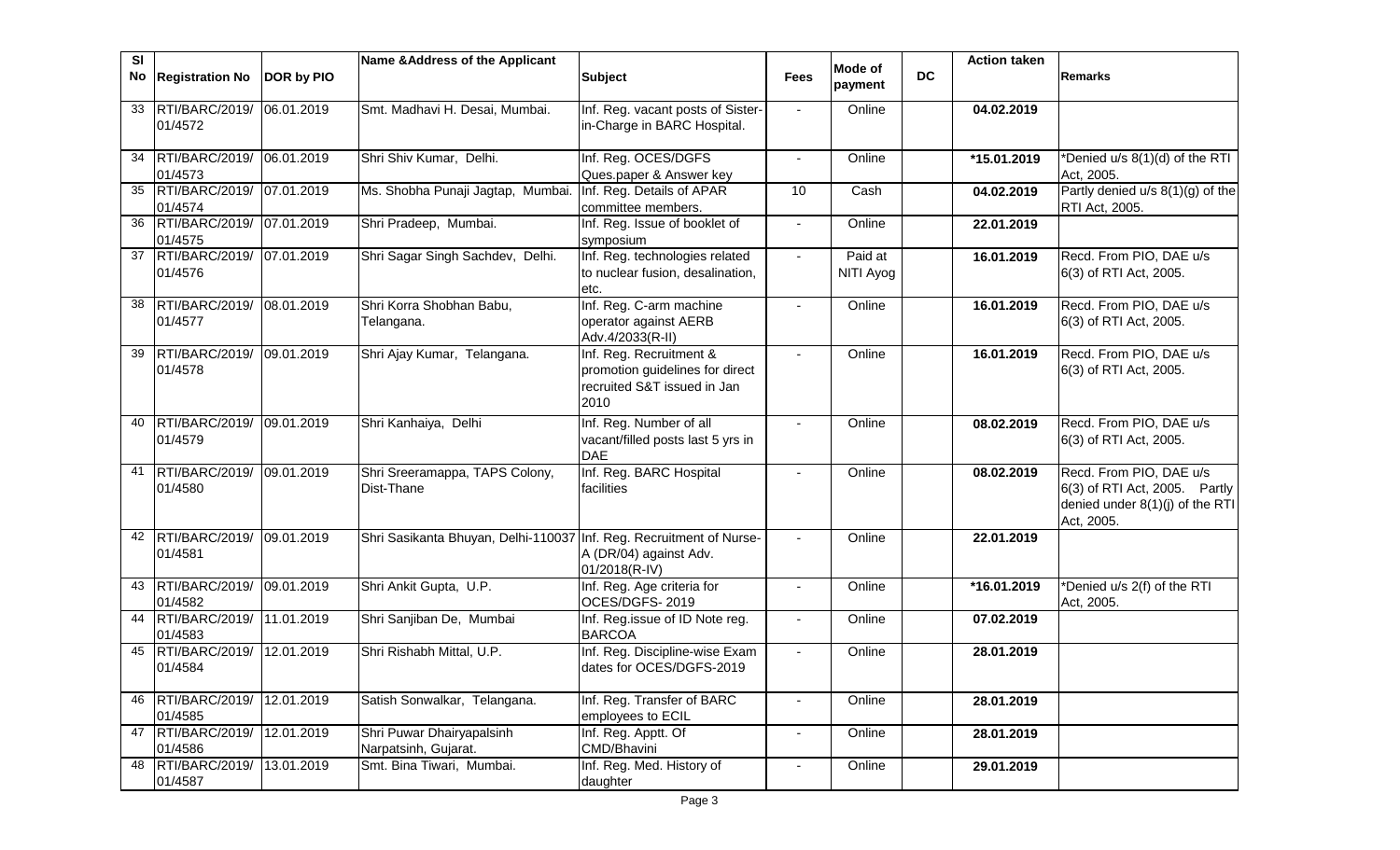| <b>SI</b> | No Registration No                        | DOR by PIO | Name & Address of the Applicant                    | <b>Subject</b>                                                                     | <b>Fees</b>    | <b>Mode of</b><br>payment | <b>DC</b> | <b>Action taken</b> | Remarks                                                                                               |
|-----------|-------------------------------------------|------------|----------------------------------------------------|------------------------------------------------------------------------------------|----------------|---------------------------|-----------|---------------------|-------------------------------------------------------------------------------------------------------|
| 49        | RTI/BARC/2019/<br>01/4588                 | 14.01.2019 | Smt. Sushama Sarkar, T.N.                          | Inf. Reg. List of awardees<br>under award scheme                                   | 10             | <b>IPO</b>                |           | *13.02.2019         | *Denied u/s 7(9) of the RTI<br>Act, 2005.                                                             |
| 50        | RTI/BARC/2019/<br>01/4589                 | 14.01.2019 | Shri Arun Singh, Jabalpur.                         | Inf. Reg. Name of the posts &<br>promotion norms of Fire<br>Brigade.               | 10             | $\overline{1}$            |           | 13.02.2019          |                                                                                                       |
|           | 51 RTI/BARC/2019/<br>01/4590              | 14.01.2019 | Shri Devarajan S., Kadavalikkadu,<br>Namakkal Dist | Inf. Reg. BRNS Fund for<br>CIPET (2016-17)                                         | 10             | <b>IPO</b>                |           | 07.02.2019          |                                                                                                       |
|           | 52 RTI/BARC/2019/<br>01/4591              | 16.01.2019 | Shri Puwar Dhairyapalsinh<br>Narpatsinh, Gujarat.  | Inf. Reg. list of criminal cases<br>under DAE                                      | $\blacksquare$ | Online                    |           | $*07.02.2019$       | Recd. From PIO, DAE u/s<br>6(3) of the RTI Act, 2005.<br>*Denied u/s 8(1)(j) of the RTI<br>Act, 2005. |
| 53        | RTI/BARC/2019/<br>01/4592                 | 16.01.2019 | Shri Sarkar Bapi, Tamilnadu.                       | Inf. Reg. Copies of APAR of<br>self                                                |                | Online                    |           | **18.01.2019        | **Tfrd to PIO, BARCF,<br>Kalpakkam u/s 6(3) of RTI<br>Act, 2005.                                      |
|           | 54 RTI/BARC/2019/<br>01/4593              | 16.01.2019 | Shri Mukesh Sharma, Delhi.                         | Inf. Reg. Availability of<br>Radioactive Iodine in Centres<br>at Delhi & Mumbai.   |                | Online                    |           | **24.01.2019        | **Tfrd to PIO, BRIT u/s 6(3) of<br>RTI Act, 2005.                                                     |
| 55        | RTI/BARC/2019/<br>01/4594                 | 17.01.2019 | Shri Shriram Waman Sail, Anushakti<br>Nagar        | Inf. Reg. Status of PCA<br>Hospital Work Asstt.                                    |                | Online                    |           | 29.01.2019          |                                                                                                       |
|           | 56 RTI/BARC/2019/ 20.01.2019<br>01/4595   |            | Shri Gogu Madhusudhan, Telangana.                  | Inf. Reg. Non-settlement TA-<br>OCES/DGFS-18                                       |                | Online                    |           | 28.01.2019          |                                                                                                       |
|           | 57 RTI/BARC/2019/<br>01/4596              | 20.01.2019 | Shri Janardhan Singh, Kerala.                      | Inf. Reg. Non-settlement TA-<br>OCES/DGFS-19                                       |                | Online                    |           | 28.01.2019          |                                                                                                       |
|           | 58 RTI/BARC/2019/ 21.01.2019<br>01/4597   |            | Shri M.Mahipal Reddy, Hyderabad.                   | Inf. Reg. Selection of<br>OCES/DGFS-2018-19 on basis<br>of Cut-off marks of GATE   | 10             | <b>IPO</b>                |           | 07.02.2019          |                                                                                                       |
| 59        | RTI/BARC/2019/ 21.01.2019<br>01/4598      |            | Shri Raja Sekhar, A.P.                             | Details of employees<br>appointed in old pension<br>scheme                         |                | Online                    |           | 08.02.2019          | Recd. From PIO, DAE u/s<br>6(3) of RTI Act, 2005.                                                     |
| 60        | RTI/BARC/2019/ 24.01.2019<br>01/4599      |            | Shri Bommisetty Surendra,<br>Maharashtra.          | Inf. Reg. Rules for refund of<br><b>CHSS</b> contribution                          | $\blacksquare$ | Online                    |           | 14.02.2019          |                                                                                                       |
|           | 61 RTI/BARC/2019/ 29.01.2019<br>01/4600   |            | Shri Kani Karuppasamy V.,<br>Tamilnadu.            | Inf. Reg. Advanced increments<br>granted to CAT-II absorbed<br>employees           | $\blacksquare$ | Online                    |           | **31.01.2019        | **Trfd. To PIO, BARCF,<br>Kalpakkam u/s 6(3) of the RTI<br>Act, 2005.                                 |
|           | RTI/BARC/2019/ 29.01.2019<br>01/4601      |            | Shri Puwar Dhairyapalsinh<br>Narpatsinh, Gujarat.  | Inf. Reg. BARC Career details<br>of CMD/Bhavini                                    |                | Online                    |           | *20.02.2019         | *Denied u/s 8(1)(j) of the RTI<br>Act, 2005.                                                          |
|           | 63 RTI/BARC/2019/ 29.01.2019<br>01/4602   |            | Shri Muthuraja R., Tamil Nadu.                     | Inf. Reg. Advanced increments<br>granted to CAT-II absorbed<br>employees           |                | Online                    |           | **31.01.2019        | **Trfd. To PIO, BARCF,<br>Kalpakkam u/s 6(3) of the RTI<br>Act, 2005.                                 |
|           | 64   RTI/BARC/2019/ 29.01.2019<br>01/4603 |            | Shri Sadananda Naik, Tamil Nadu.                   | Inf. Reg. Advanced increments<br>granted to CAT-II absorbed<br>employees<br>Page 4 |                | Online                    |           | **31.01.2019        | **Trfd. To PIO, BARCF,<br>Kalpakkam u/s 6(3) of the RTI<br>Act, 2005.                                 |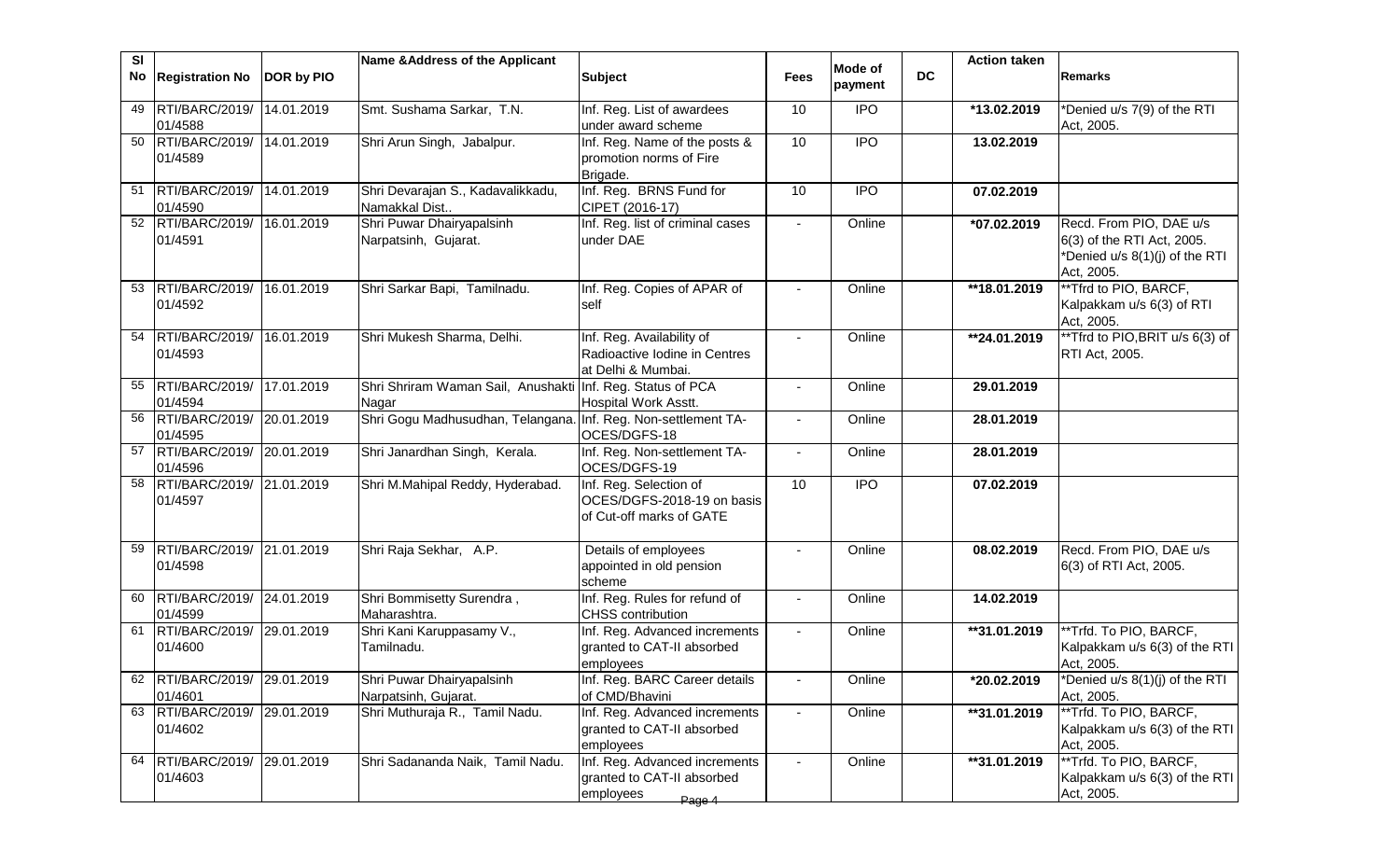| SI | No Registration No                      | <b>DOR by PIO</b> | Name & Address of the Applicant                  | <b>Subject</b>                                                           | <b>Fees</b>    | Mode of                                                   | <b>DC</b> | <b>Action taken</b> | <b>Remarks</b>                                                                                                                                                                                                                              |
|----|-----------------------------------------|-------------------|--------------------------------------------------|--------------------------------------------------------------------------|----------------|-----------------------------------------------------------|-----------|---------------------|---------------------------------------------------------------------------------------------------------------------------------------------------------------------------------------------------------------------------------------------|
|    |                                         |                   |                                                  |                                                                          |                | payment                                                   |           |                     |                                                                                                                                                                                                                                             |
| 65 | RTI/BARC/2019/ 29.01.2019<br>01/4604    |                   | Shri Narasingha Sahu, Tamil Nadu.                | Inf. Reg. Advanced increments<br>granted to CAT-II absorbed<br>employees | $\blacksquare$ | Online                                                    |           | **31.01.2019        | **Trfd. To PIO, BARCF,<br>Kalpakkam u/s 6(3) of the RTI<br>Act, 2005.                                                                                                                                                                       |
| 66 | RTI/BARC/2019/ 29.01.2019<br>01/4605    |                   | Smt. Madhavi H. Desai, Mumbai.                   | Inf. Reg. apptt. Of Nurse-E                                              | 10             | Cash                                                      |           | 27.02.2019          |                                                                                                                                                                                                                                             |
| 67 | RTI/BARC/2019/<br>01/4606               | 29.01.2019        | Smt. Madhavi H. Desai, Mumbai.                   | Inf. Reg. Interview Result<br>conducted for Nurse-E                      | 10             | Cash                                                      |           | 25.02.2019          |                                                                                                                                                                                                                                             |
| 68 | RTI/BARC/2019/ 29.01.2019<br>01/4607    |                   | Smt. Madhavi H. Desai, Mumbai.                   | Inf. Reg. Norms for apptt. Of<br>Nurse-E                                 | 10             | Cash                                                      |           | 25.02.2019          |                                                                                                                                                                                                                                             |
| 69 | RTI/BARC/2019/<br>01/4608               | 29.01.2019        | Smt. Smita M Prabhu, Mumbai.                     | Inf. Reg. apptt. Of Nurse-E                                              | 10             | Cash                                                      |           | 25.02.2019          |                                                                                                                                                                                                                                             |
| 70 | RTI/BARC/2019/ 30.01.2019<br>01/4609    |                   | Shri Satish Shankar Rao Sonwalkar,<br>Telangana. | Inf. Reg. Date of Pension<br>implementation in BARC                      | $\mathbf{r}$   | Online                                                    |           | 14.02.2019          |                                                                                                                                                                                                                                             |
| 71 | RTI/BARC/2019/ 31.01.2019<br>01/4610    |                   | Shri Sibu M.S, Kerala.                           | Inf. Reg.<br>Relaxation/amendment in<br>Rectt. Rule w.r.t. DQE/STPT      | $\blacksquare$ | Online                                                    |           | 25.02.2019          | Recd. From PIO, DAE u/s<br>6(3) of the RTI Act, 2005.<br>Partly denied u/s 2(f) of RTI<br>Act 2005.                                                                                                                                         |
| 72 | RTI/BARC/2019/ 31.01.2019<br>01/4611    |                   | Shri Vithoba Yallappa Desai,<br>Maharashtra.     | Inf. Reg. Medical History of<br>wife.                                    | $\blacksquare$ | Online                                                    |           | *14.02.2019         | *Denied u/s 8(1)(e) of the RTI<br>Act, 2005.                                                                                                                                                                                                |
|    | 73 RTI/BARC/2019/ 31.01.2019<br>01/4612 |                   | Shri Chhagan Lal Dhanka,<br>Rajasthan.           | Inf. Reg. Appointment of Group<br>C&D between 2008 - 2018                | $\blacksquare$ | Paid at<br>Shram<br>Avam<br>Rojgar<br>Mantralay,<br>Delhi |           | 01.03.2019          | Partly denied u/s 8(1)(j) of the<br>RTI Act, 2005.                                                                                                                                                                                          |
| 74 | RTI/BARC/2019/ 01.02.2019<br>02/4613    |                   | Shri Shubham Bagade, Karnataka.                  | Inf. Reg. UDC exam - syllabus<br>and question papers                     |                | Online                                                    |           | 27.02.2019          | Recd. From PIO, DAE u/s<br>6(3) of RTI Act, 2005.<br>Partly denied u/s 8(1)(d) of the<br>RTI Act, 2005.                                                                                                                                     |
| 75 | RTI/BARC/2019/ 01.02.2019<br>02/4614    |                   | Shri Nitesh Kumar Singh, Karnataka.              | Details of total expd. For prod.<br>Of atomic energy                     | $\mathbf{r}$   | Online                                                    |           | **04.02.2019        | **Trfd. To PIO, DAE u/s 6(3)<br>of the RTI Act, 2005.                                                                                                                                                                                       |
| 76 | RTI/BARC/2019/<br>02/4615               | 01.02.2019        | Shri A. S. More, BARC, Trombay                   | Details w.r.t. representation<br>made by employee                        | 10             | Cash                                                      |           | 27.02.2019          | Trfd. To PIO, BARCF,<br>Kalpakkam and PIO, IGCAR<br>pertaining to point No. (1) and<br>PIO, DAE pertianing to point<br>Nos. (1) & (2) u/s 6(3) of the<br>RTI Act, 2005 on 07.02.2019.<br>Partly denied u/s 8(1)(j) of the<br>RTI Act, 2005. |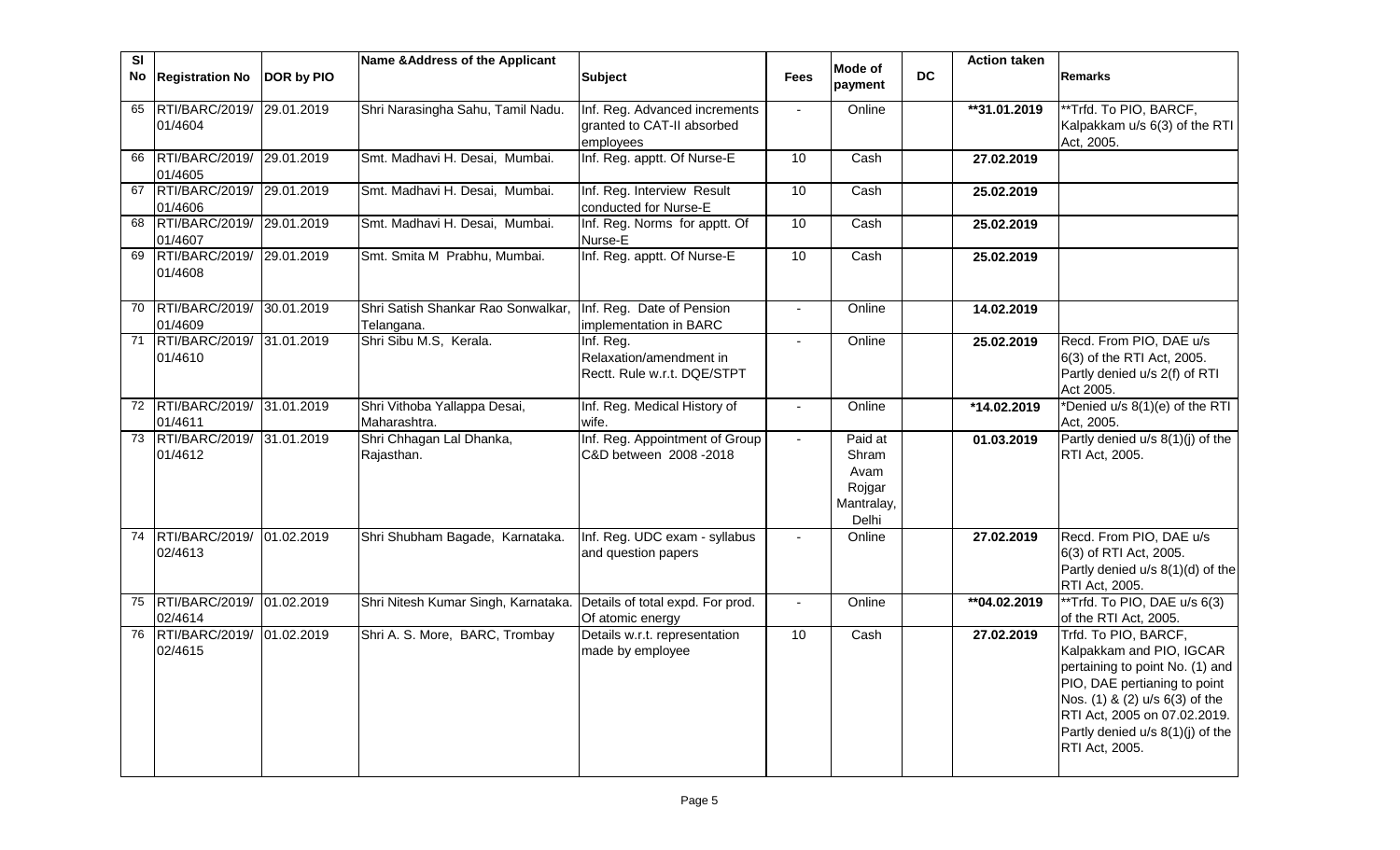| SI |                                         |            | Name & Address of the Applicant                  |                                                                                                     |                |                    |           | <b>Action taken</b> |                                                                                                                                                                                                                                             |
|----|-----------------------------------------|------------|--------------------------------------------------|-----------------------------------------------------------------------------------------------------|----------------|--------------------|-----------|---------------------|---------------------------------------------------------------------------------------------------------------------------------------------------------------------------------------------------------------------------------------------|
|    | No Registration No                      | DOR by PIO |                                                  | <b>Subject</b>                                                                                      | <b>Fees</b>    | Mode of<br>payment | <b>DC</b> |                     | <b>Remarks</b>                                                                                                                                                                                                                              |
| 77 | RTI/BARC/2019/ 01.02.2019<br>02/4616    |            | Shri P. C. Bhatt, BARC, Mumbai -                 | Details w.r.t. representation<br>made by employee                                                   | 10             | Cash               |           | 01.03.2019          | Trfd. To PIO, BARCF,<br>Kalpakkam and PIO, IGCAR<br>pertaining to point No. (1) and<br>PIO, DAE pertianing to point<br>Nos. (1) & (2) u/s 6(3) of the<br>RTI Act, 2005 on 07.02.2019.<br>Partly denied u/s 8(1)(j) of the<br>RTI Act, 2005. |
| 78 | RTI/BARC/2019/ 03.02.2019<br>02/4617    |            | Shri Kamal Kumar Lalawat, M.P.                   | Copies of promotion norms for<br>driver cum fireman cum pump<br>operator                            |                | Online             |           | 25.02.2019          |                                                                                                                                                                                                                                             |
| 79 | RTI/BARC/2019/ 03.02.2019<br>02/4618    |            | Shri Vishal, Delhi                               | Inf. Reg. UDC rect. Vide Advt.<br>No. 01/2019-R-III                                                 | $\blacksquare$ | Online             |           | 01.03.2019          | Partly denied u/s 2(f) of RTI<br>Act 2005.                                                                                                                                                                                                  |
| 80 | RTI/BARC/2019/ 04.02.2019<br>02/4619    |            | Shri Raghuveer Singh Meena,,<br>Rajasthan.       | Guidelines for outside<br>employment, questionpaper for<br>STPT - 2018 and details of<br>candidates | $\blacksquare$ | Online             |           | 20.02.2019          | Recd. From PIO, RRCAT u/s<br>6(3) of the RTI Act, 2005.<br>Partly denied u/s 8(1)(d) and<br>8(1)(j) of the RTI Act, 2005.                                                                                                                   |
| 81 | RTI/BARC/2019/<br>02/4620               | 04.02.2019 | Shri Shashi Kant, Mumbai.                        | Reg. Copy of APAR 2017-18 &<br>PRIS details.                                                        | $\blacksquare$ | Online             | 18        | 01.03.2019          | DC rcd. And doc. Prov. On<br>05.03.2019                                                                                                                                                                                                     |
| 82 | RTI/BARC/2019/ 04.02.2019<br>02/4621    |            | Shri Chandra Prakash Dhaker,<br>Rajasthan.       | Reg.Cut-off marks for qualified<br>candidates SC, OBC & Gen.for<br>CAT-II trainee.                  | $\blacksquare$ | Online             |           | 18.02.2019          |                                                                                                                                                                                                                                             |
| 83 | RTI/BARC/2019/ 04.02.2019<br>02/4622    |            | Shri A.M. Velayudhapani,<br>Bengaluru.           | Reg.rectt. Of Gr. A&B Tech.<br>Posts, cut-off marks of Gen. &<br>reserved candidates.               | 10             | <b>IPO</b>         |           | 01.03.2019          |                                                                                                                                                                                                                                             |
| 84 | RTI/BARC/2019/<br>02/4623               | 05.02.2019 | Shri Shashi Kant, Mumbai.                        | Details of correspondence of<br>RTI of self.                                                        | $\blacksquare$ | Online             |           | *26.02.2019         | *Denied                                                                                                                                                                                                                                     |
| 85 | RTI/BARC/2019/ 06.02.2019<br>02/4624    |            | Shri Medapati Nagendra Reddy,<br>Andhra Pradesh. | Inf.Reg. exam of UDC against<br>adv. (Mys/01/2018)                                                  |                | Online             |           | **07.02.2019        | ** Trfd. To PIO, RMP, Mysore<br>u/s 6(3) of the RTI Act, 2005.                                                                                                                                                                              |
| 86 | RTI/BARC/2019/ 07.02.2019<br>02/4625    |            | Shri Alok Prasad Gupta, Bihar.                   | Inf. Reg.reimbursement of TA<br>for OCES/DGFS exam                                                  |                | Online             |           | 01.03.2019          |                                                                                                                                                                                                                                             |
|    | 87 RTI/BARC/2019/ 07.02.2019<br>02/4626 |            | Shri Rohitashwa Kumar,<br>Maharashtra.           | Inf. Reg. Posting of CISF staff.                                                                    |                | Online             |           | 25.02.2019          |                                                                                                                                                                                                                                             |
| 88 | RTI/BARC/2019/<br>02/4627               | 08.02.2019 | Ms. Shobha Punaji Jagtap, Mumbai.                | Inf. Reg. Letter written by self<br>to PMO.                                                         | 10             | Cash               |           | *01.03.2019         | *Denied                                                                                                                                                                                                                                     |
| 89 | RTI/BARC/2019/<br>02/4628               | 08.02.2019 | Shri Sanjiban De, Mumbai.                        | To provide copy of letter.                                                                          |                | Online             | 6         | 07.03.2019          | DC rcd and doc prov on<br>26.03.2019.                                                                                                                                                                                                       |
| 90 | RTI/BARC/2019/<br>02/4629               | 09.02.2019 | Shri Subhashkumar Yadav,<br>Maharashtra.         | Reg. Promotion norms for<br><b>Drivers in BARC</b>                                                  |                | Online             |           | 07.03.2019          |                                                                                                                                                                                                                                             |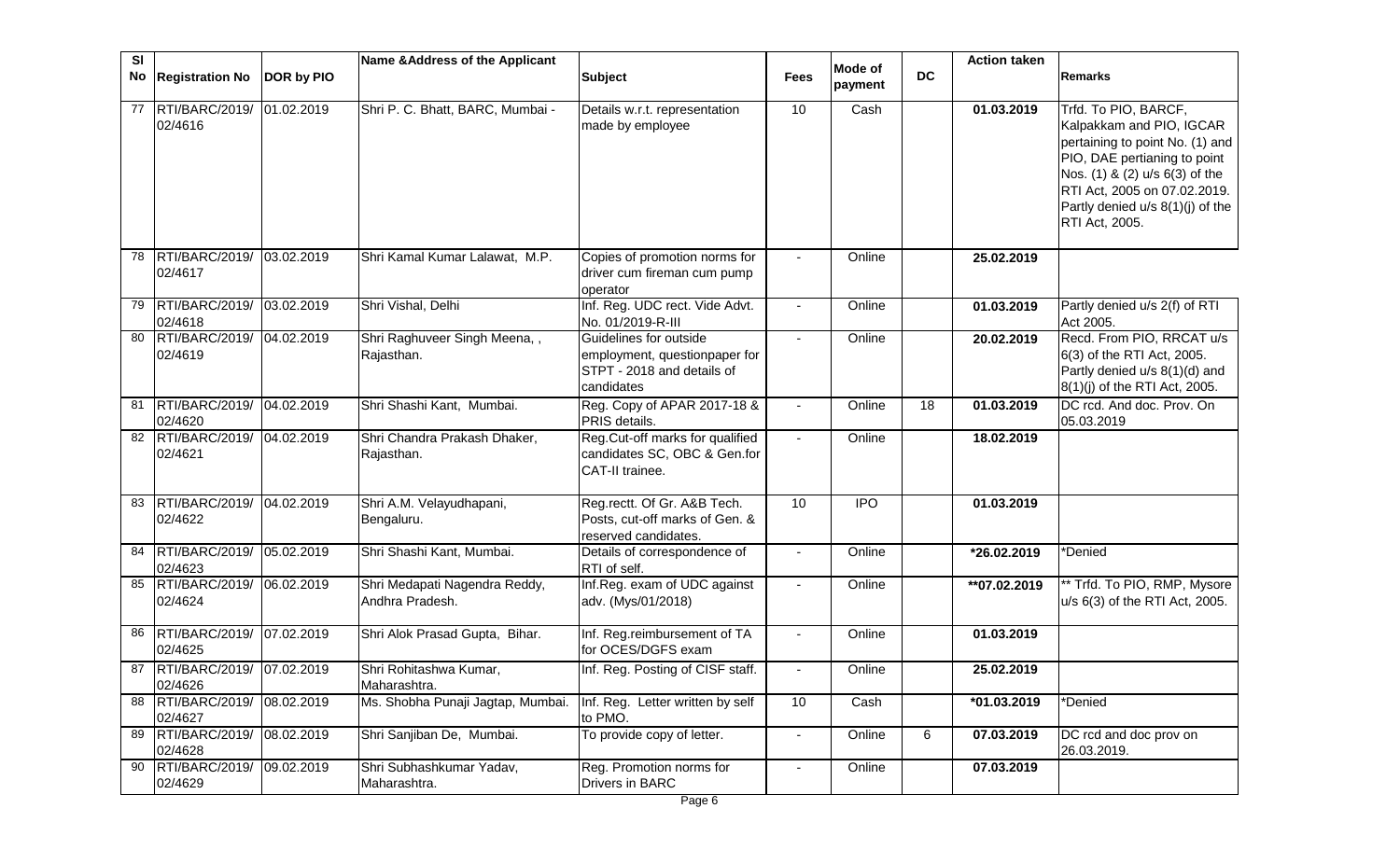| <b>SI</b><br>No | <b>Registration No</b>                   | DOR by PIO | Name & Address of the Applicant           | <b>Subject</b>                                                                    | <b>Fees</b>    | Mode of    | <b>DC</b> | <b>Action taken</b> | <b>Remarks</b>                                                                                                                                                    |
|-----------------|------------------------------------------|------------|-------------------------------------------|-----------------------------------------------------------------------------------|----------------|------------|-----------|---------------------|-------------------------------------------------------------------------------------------------------------------------------------------------------------------|
|                 |                                          |            |                                           |                                                                                   |                | payment    |           |                     |                                                                                                                                                                   |
|                 | 91   RTI/BARC/2019/<br>02/4630           | 11.02.2019 | Shri Vinod Kumar Meena,<br>Maharashtra.   | Details of Trfd. Technicians in<br>different units of DAE in 5 yrs.               |                | Online     |           | 08.03.2019          | Partly denied u/s 8(1)(j) of the<br>RTI Act, 2005.                                                                                                                |
|                 | 92 RTI/BARC/2019/<br>02/4631             | 11.02.2019 | Smt. Madhavi H. Desai, Mumbai.            | Details of nurses holding Sister-<br>in-Charge                                    | 10             | Cash       |           | 07.03.2019          | Partly denied u/s 8(1)(j) of the<br>RTI Act, 2005.                                                                                                                |
| 93              | RTI/BARC/2019/<br>02/4632                | 11.02.2019 | Ms.Suman Anil Kadam, Kalyan.              | To provide details of staff<br>working under Sai Services<br>Contractor in BARCH. | 10             | <b>IPO</b> |           | 08.03.2019          | Partly denied u/s 8(1)(j) of the<br>RTI Act, 2005.                                                                                                                |
| 94              | RTI/BARC/2019/<br>02/4633                | 12.02.2019 | Shri R.S. Zade, Mumbai.                   | To provide copies of orders<br>related to New Pension<br>Scheme.                  | 10             | Cash       | 54        | 07.03.2019          | DC recd and document<br>provided on 28.03.2019.                                                                                                                   |
| 95              | RTI/BARC/2019/<br>02/4634                | 12.02.2019 | Shri R.S. Zade, Mumbai.                   | Copies of documents w.r.t.<br>Official correspondence made<br>to self.            | 10             | Cash       |           | 07.03.2019          |                                                                                                                                                                   |
| 96              | RTI/BARC/2019/<br>02/4635                | 12.02.2019 | Ms. Bina Tiwary, Mumbai.                  | Inf. Reg. medical history of<br>daughter                                          |                | Online     |           | 11.03.2019          |                                                                                                                                                                   |
|                 | 97 RTI/BARC/2019/<br>02/4636             | 13.02.2019 | Shri B. Dinesh Sriharsha,<br>Telangana.   | Inf. Reg. bond transfer w.r.t.<br><b>OCES</b>                                     |                | Online     |           | *11.03.2019         | *Denied u/s 2(f) of the RTI<br>Act, 2005.                                                                                                                         |
| 98              | RTI/BARC/2019/<br>02/4637                | 14.02.2019 | Shri Vishal Kumar, Bihar.                 | Request to provide question<br>papers for mech. Engg.<br>(OCES)                   |                | Online     |           | *12.03.2019         | Recd. From PIO, BARCF,<br>Kalpakkam u/s 6(3) of the RTI<br>Act, 2005<br>*Denied<br>$u/s$ 8(1)(d) of the RTI Act,<br>2005.                                         |
| 99              | RTI/BARC/2019/<br>02/4638                | 15.02.2019 | Shri K.D. Joshi, Mumbai.                  | Request to provide details of<br>seniorty list of self in ASO/B.                  |                | Online     |           | 12.03.2019          |                                                                                                                                                                   |
|                 | 100 RTI/BARC/2019/<br>02/4639            | 16.02.2019 | Shri Aditya Khurmi, Mumbai.               | Inf. Reg. graded answer sheet<br>of INMO-19 of self                               | $\sim$         | Online     |           | **20.02.2019        | **Trfd. To PIO, TIFR u/s 6(3)<br>of the RTI Act, 2005.                                                                                                            |
|                 | 101 RTI/BARC/2019/<br>02/4640            | 16.02.2019 | Shri Prabeen Kumar Pattnayak,<br>Odisha.  | Details of vacancies of Mech.<br>Engg. In OCES-2019.                              | $\blacksquare$ | Online     |           | 07.03.2019          |                                                                                                                                                                   |
|                 | 102 RTI/BARC/2019/<br>02/4641            | 19.02.2019 | Shri Renganathan, Tamilnadu.              | Inf. Reg. Tribunal/court cases<br>against DAE Allotment Rues                      | $\blacksquare$ | Online     |           | 07.03.2019          | Recd. From PIO, DAE u/s<br>6(3) of RTI Act, 2005.w.r.t.<br>point Nos. 1 to 4.<br>Trfd. to PIO, DCS & EM u/s<br>6(3) of RTI Act, 2005<br>pertaining to point No.1. |
|                 | 103 RTI/BARC/2019/<br>02/4642            | 19.02.2019 | Shri Bapi Sarkar, Tamilnadu.              | Reg. no. of application recd.for<br>APAR.                                         |                | Online     |           | 18.03.2019          |                                                                                                                                                                   |
|                 | 104 RTI/BARC/2019/<br>02/4643            | 20.02.2019 | Shri Omprakash Awadhiya, M.P.             | Inf. Reg. Validity of JRF 2016                                                    |                | Online     |           | 19.03.2019          |                                                                                                                                                                   |
|                 | 105 RTI/BARC/2019/ 21.02.2019<br>02/4644 |            | Shri P. Janardhana Rao, Andhra<br>Pradesh | Inf. Reg. Syllabus and question<br>papers for the post of UDC.                    |                | Online     |           | 12.03.2019          | Partly denied u/s 8(1)(d) of<br>RTI Act, 2005.                                                                                                                    |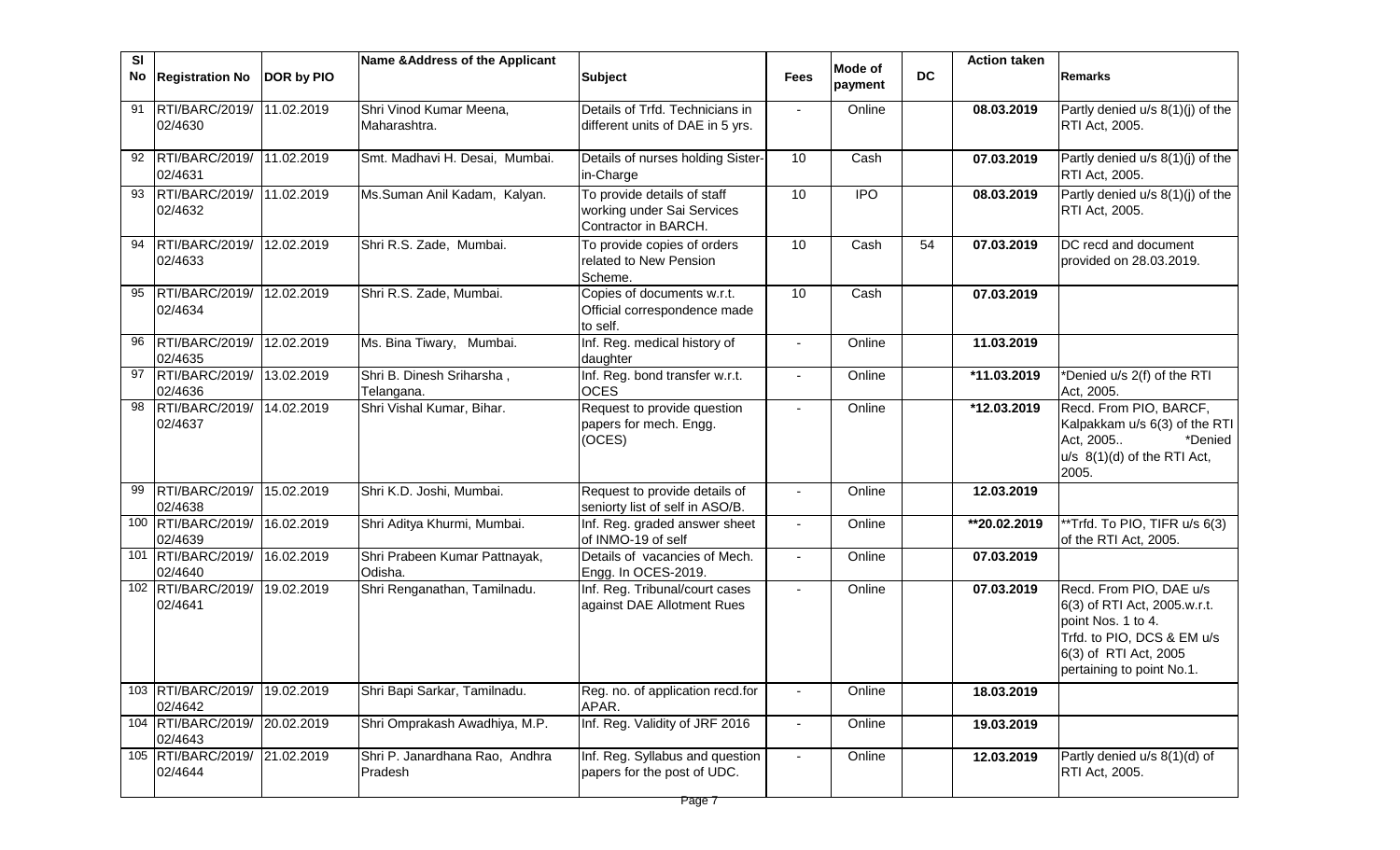| <b>SI</b> |                                          |            | Name & Address of the Applicant           |                                                              |                 | <b>Mode of</b> |           | <b>Action taken</b> |                                                      |
|-----------|------------------------------------------|------------|-------------------------------------------|--------------------------------------------------------------|-----------------|----------------|-----------|---------------------|------------------------------------------------------|
|           | No Registration No                       | DOR by PIO |                                           | <b>Subject</b>                                               | <b>Fees</b>     | payment        | <b>DC</b> |                     | Remarks                                              |
|           | 106 RTI/BARC/2019/ 22.02.2019            |            | Adv. Shri Sagar Devare, Mumbai.           | Inf. Reg. Permission to Health                               | 10              | <b>IPO</b>     |           | **25.02.2019        | ** Trfd. To PIO, AERB u/s                            |
|           | 02/4645                                  |            |                                           | Centres for radiation treatments                             |                 |                |           |                     | 6(3) of the RTI Act, 2005.                           |
|           | 107 RTI/BARC/2019/ 22.02.2019            |            | Shri Arun Singh, Jabalpur.                | Inf. Reg. Name of the posts &                                | 10              | <b>IPO</b>     |           | 19.03.2019          |                                                      |
|           | 02/4646                                  |            |                                           | promotion norms of Fire<br>Brigade.                          |                 |                |           |                     |                                                      |
|           | 108 RTI/BARC/2019/ 22.02.2019            |            | Shri Puchakayala Rajesh, Andhra           | Request to provide                                           | $\overline{20}$ | $\overline{1}$ |           | *07.03.2019         | *Denied u/s 8(1)(d) of the RTI                       |
|           | 02/4647                                  |            | Pradesh.                                  | <b>OCES/DGFS question papers</b><br>with answer keys         |                 |                |           |                     | Act, 2005.                                           |
|           | 109 RTI/BARC/2019/ 22.02.2019            |            | Shri Sushil Kumar, Thane.                 | Inf. Reg. Reservations in UDC                                | $\sim$          | Online         |           | 22.03.2019          |                                                      |
|           | 02/4648                                  |            |                                           | posts                                                        |                 |                |           |                     |                                                      |
|           | 110 RTI/BARC/2019/ 22.02.2019<br>02/4649 |            | Shri Gopal Krishan Agarwal, U.P.          | Inf. Reg. MSMED on firms                                     | $\blacksquare$  | Online         |           | 19.03.2019          | Recd. From PIO, DAE u/s<br>6(3) of RTI Act, 2005.    |
|           | 111 RTI/BARC/2019/                       | 22.02.2019 | Shri Sreeramappa, Maharashtra             | Inf. Reg.TC members and legal                                |                 | Online         |           | 19.03.2019          | Recd. From PIO, DAE u/s                              |
|           | 02/4650                                  |            |                                           | cases                                                        |                 |                |           |                     | 6(3) of RTI Act, 2005.w.r.t.<br>point Nos. 1 to 2.4. |
|           | 112 RTI/BARC/2019/ 22.02.2019            |            | Shri Ravikumar Nuthakki,                  | Inf. Reg. Self promotion                                     |                 | Online         |           | 22.03.2019          | Recd. From PIO, DAE u/s                              |
|           | 02/4651                                  |            | Tamilnadu.                                |                                                              |                 |                |           |                     | 6(3) of RTI Act, 2005.                               |
|           |                                          |            |                                           |                                                              |                 |                |           |                     | Trfd. to PIO, BARCF,<br>Kalpakkam u/s 6(3) of RTI    |
|           |                                          |            |                                           |                                                              |                 |                |           |                     | Act, 2005 pertaing to point                          |
|           |                                          |            |                                           |                                                              |                 |                |           |                     | Nos. (viii) & (ix).<br>Partly                        |
|           |                                          |            |                                           |                                                              |                 |                |           |                     | denied u/s 2(f) of the RTI Act,                      |
|           |                                          |            |                                           |                                                              |                 |                |           |                     | 2005.                                                |
|           | 113 RTI/BARC/2019/ 22.02.2019            |            | Ms. Lakshmi Gopinathan, Navi              | Inf. Reg. Transfer of BARC                                   |                 | Online         |           | 22.03.2019          |                                                      |
|           | 02/4652                                  |            | Mumbai.                                   | technology                                                   |                 |                |           |                     |                                                      |
|           | 114 RTI/BARC/2019/ 23.02.2019<br>02/4653 |            | Shri Janmesh Shukla, M.P.                 | Inf. Reg. OCES/DGFS TA<br>settlement                         | $\blacksquare$  | Online         |           | 18.03.2019          |                                                      |
|           | 115 RTI/BARC/2019/                       | 25.02.2019 | Shri Maruthi Chinthakayila,               | Inf. Reg. 5 years question                                   | $\blacksquare$  | Online         |           | *07.03.2019         | *Denied u/s 8(1)(d) of the RTI                       |
|           | 02/4654                                  |            | Karnataka.                                | papers of UDC exam                                           |                 |                |           |                     | Act, 2005.                                           |
|           | 116 RTI/BARC/2019/ 25.02.2019<br>02/4655 |            | Shri R.K. Khola, Gujarat.                 | Inf. Req. Flexible<br>complementing scheme.                  | 10              | $\overline{1}$ |           | 14.03.2019          |                                                      |
|           | 117 RTI/BARC/2019/                       | 26.02.2019 | Shri K.H. Sivaramakrishnan, New           | Reg. Consideration of GATE                                   | $\blacksquare$  | Online         |           | 19.03.2019          |                                                      |
|           | 02/4656                                  |            | Delhi.                                    | statistics for OCES/DGFS                                     |                 |                |           |                     |                                                      |
|           | 118 RTI/BARC/2019/ 26.02.2019            |            | Shri Raghuveer Singh Meena,               | Reg. Guidelines for outside                                  |                 | Online         |           | 12.03.2019          | Recd. From PIO, NFC u/s                              |
|           | 02/4657                                  |            | Rajasthan.                                | employment                                                   |                 |                |           |                     | 6(3) of RTI Act, 2005.                               |
|           | 119 RTI/BARC/2019/<br>02/4658            | 28.02.2019 | Shri Santosh Rangnath Pandhre,<br>Mumbai. | Inf. Reg. BARC employee                                      | 10              | <b>DD</b>      |           | *12.03.2019         | *Denied u/s 8(1)(j) of the RTI<br>Act, 2005.         |
|           | 120 RTI/BARC/2019/                       | 28.02.2019 | Shri Deepak Kumar Meena,                  | Inf. Reg. DPS advt. No.                                      | $\blacksquare$  | Online         |           | **01.03.2019        | **Trfd. To PIO, DPS u/s 6(3)                         |
|           | 02/4659                                  |            | Rajasthan.                                | 2/DPS/2018 for UDC post.                                     |                 |                |           |                     | of the RTI Act, 2005.                                |
|           | 121 RTI/BARC/2019/ 28.02.2019            |            | Shri Dhaneshwar Sharma,                   | Inf.reg. pay of asst. tech.post in                           | 10              | <b>IPO</b>     |           | 22.03.2019          |                                                      |
|           | 02/4660                                  |            | (Dehradun), U.K.                          | Isotope Hydrology Centre,<br>BARC at HESCO <sub>Page 8</sub> |                 |                |           |                     |                                                      |
|           |                                          |            |                                           |                                                              |                 |                |           |                     |                                                      |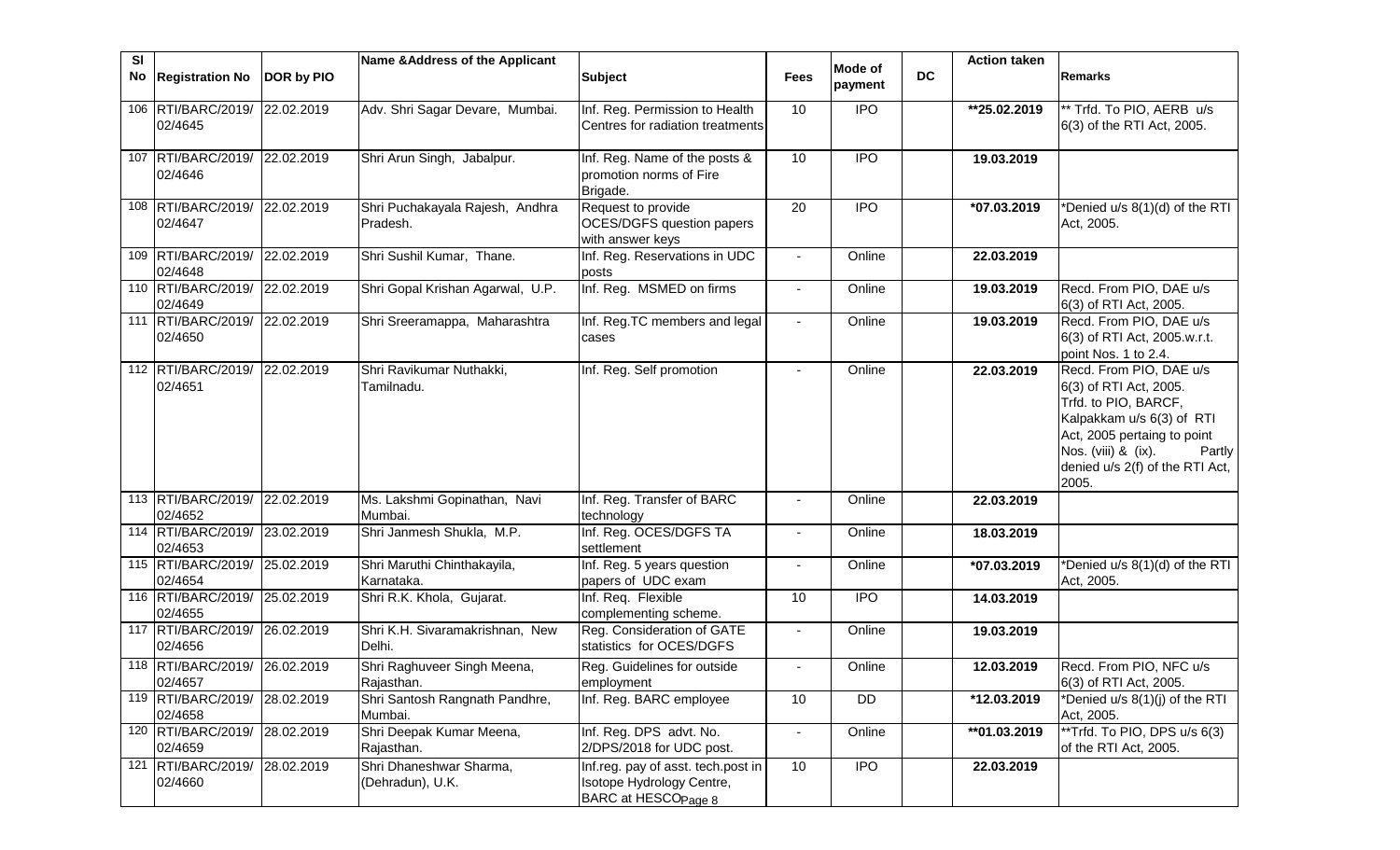| <b>SI</b> | No Registration No                       | DOR by PIO | Name & Address of the Applicant                                            | <b>Subject</b>                                                                  | <b>Fees</b>              | <b>Mode of</b><br>payment | <b>DC</b> | <b>Action taken</b>  | <b>Remarks</b>                                         |
|-----------|------------------------------------------|------------|----------------------------------------------------------------------------|---------------------------------------------------------------------------------|--------------------------|---------------------------|-----------|----------------------|--------------------------------------------------------|
|           | 122 RTI/BARC/2019/ 01.03.2019<br>03/4661 |            | Shri Dushyant Mulmule, Nashik.                                             | Inf. Reg. UDC exam & other<br>details                                           |                          | Online                    |           | 19.03.2019           |                                                        |
|           | 123 RTI/BARC/2019/ 02.03.2019<br>03/4662 |            | Shri Samir Bhanja, West Bengal.                                            | Inf. Reg. Stipendiary Trainee<br>Cat.I exam & other details.                    |                          | Online                    |           | 19.03.2019           |                                                        |
|           | 124 RTI/BARC/2019/ 03.03.2019<br>03/4663 |            | Shri Suhail Rehman, Rajasthan.                                             | Reg.provision of copies reg.<br><b>HAJ</b>                                      |                          | Online                    |           | 25.03.2019           |                                                        |
|           | 125 RTI/BARC/2019/ 03.03.2019<br>03/4664 |            | Dr. S. Venugopal, Nagaland                                                 | Inf. Reg. PRIS to outstanding<br>Scientists from 2010-11 to<br>2014-2015.       | $\sim$                   | Online                    |           | *25.03.2019          | *Denied u/s 8(i)(j) of the RTI<br>Act, 2005.           |
|           | 126 RTI/BARC/2019/ 05.03.2019<br>03/4665 |            | Shri Atul Pardeshi, Maharashtra                                            | Inf. Reg. UDC, Stenographer<br>exam date & other details.                       | $\sim$                   | Online                    |           | 19.03.2019           |                                                        |
|           | 127 RTI/BARC/2019/ 05.03.2019<br>03/4666 |            | Shri P.A Londhe, Nasik.                                                    | Reg. Pay details of self                                                        | 10                       | Cash                      |           | 28.03.2019           |                                                        |
|           | 128 RTI/BARC/2019/ 05.03.2019<br>03/4667 |            | Shri Korra Shobhan Babu,<br>Telangana.                                     | Inf. Reg. Role of C-arm<br>machine operator                                     | $\blacksquare$           | Online                    |           | <b>Under Process</b> |                                                        |
|           | 129 RTI/BARC/2019/ 05.03.2019<br>03/4668 |            | Dr. Chanchal Gupta, Delhi.                                                 | Inf. Reg. Advt. No.01/2018(R-<br>IV) for the Post of DR-01/SO-D                 | 10                       | $\overline{1}$            |           | 22.03.2019           | Partly denied $u/s$ $8(i)(j)$ of the<br>RTI Act, 2005. |
|           | 130 RTI/BARC/2019/ 05.03.2019<br>03/4669 |            | Shri Surendra Prasad, Vashi,<br>Mumbai                                     | Request to provide a copy of<br>his own CRs                                     | 10                       | Cash                      |           | 28.03.2019           |                                                        |
|           | 131 RTI/BARC/2019/<br>03/4670            | 08.03.2019 | Smt. Madhavi H. Desai, Mumbai.                                             | Request to provide a copy<br>circular.                                          | $\blacksquare$           | Online                    |           | 27.03.2019           |                                                        |
|           | 132 RTI/BARC/2019/<br>03/4671            | 08.03.2019 | Shri Rajat Tripathi, New Delhi.                                            | Inf. Reg. Job provided to<br>diabled persons                                    |                          | Paid at<br>MOSJ E         |           | <b>Under Process</b> | Recd. From PIO, DAE u/s<br>6(3) of RTI Act, 2005.      |
|           | 133 RTI/BARC/2019/ 09.03.2019<br>03/4672 |            | Shri Gangana Raja Sekhar Reddy,<br>Andhra Pradesh.                         | Inf. Reg. Age limit for<br>OCES/DGFS                                            |                          | Online                    |           | *19.03.2019          | *Denied u/s 2(f) of the RTI<br>Act, 2005.              |
|           | 134 RTI/BARC/2019/ 11.03.2019<br>03/4673 |            | Shri Yelleti Narasimha Murty, Kerala. Inf. Reg. UDC advt. No.              | 01/2019-R-III                                                                   |                          | Online                    |           | 22.03.2019           | Partly denied u/s 8(i)(d) of the<br>RTI Act, 2005.     |
|           | 135 RTI/BARC/2019/ 11.03.2019<br>03/4674 |            | Shri Brijesh Pant, Chandrika-4,<br>Maharashtra.                            | Inf. Reg. direct rect. Of tech.<br>after 6th CPC                                |                          | Online                    |           | 26.03.2019           | Recd. From PIO, DAE u/s<br>6(3) of RTI Act, 2005.      |
|           | 136 RTI/BARC/2019/ 11.03.2019<br>03/4675 |            | Shri Dharmendra Kumar, Rajasthan.                                          | Inf. Reg roster maintenance for<br>diff. Cadres of SO, Tech.,<br>Tradesman, etc | $\sim$                   | Online                    |           | <b>Under Process</b> | Recd. From PIO, DAE u/s<br>6(3) of RTI Act, 2005.      |
|           | 137 RTI/BARC/2019/ 11.03.2019<br>03/4676 |            | Shri Surender Gupta, Chennai.                                              | Inf. Reg. GST & Foreign<br>Exchange                                             | 10                       | <b>IPO</b>                |           | <b>Under Process</b> |                                                        |
|           | 138 RTI/BARC/2019/ 12.03.2019<br>03/4677 |            | Shri Harvin Nelson Arulandhu, Tamil Inf. Reg. Exam paper of MPCT-<br>Nadu. | 2019(1)                                                                         |                          | Online                    |           | 28.03.2019           | Partly denied u/s 8(i)(d) of the<br>RTI Act, 2005.     |
|           | 139 RTI/BARC/2019/<br>03/4678            | 12.03.2019 | Shri C T Easow, Maharashtra.                                               | Details reg. vol. ret. Cases                                                    | $\blacksquare$           | Online                    |           | <b>Under Process</b> |                                                        |
|           | 140 RTI/BARC/2019/<br>03/4679            | 12.03.2019 | Shri Sudhir Kumar, Telangana.                                              | Inf. Reg UDC exam of DPS                                                        | $\overline{\phantom{a}}$ | Online                    |           | **14.03.2019         | **Trfd. To PIO, DPS u/s 6(3)<br>of the RTI Act, 2005.  |
|           | 141 RTI/BARC/2019/<br>03/4680            | 12.03.2019 | Shri Jagat J Roy, Maharashtra                                              | Details of salary & HRA cal.<br>During mat. Leave & CCL                         |                          | Online                    |           | <b>Under Process</b> |                                                        |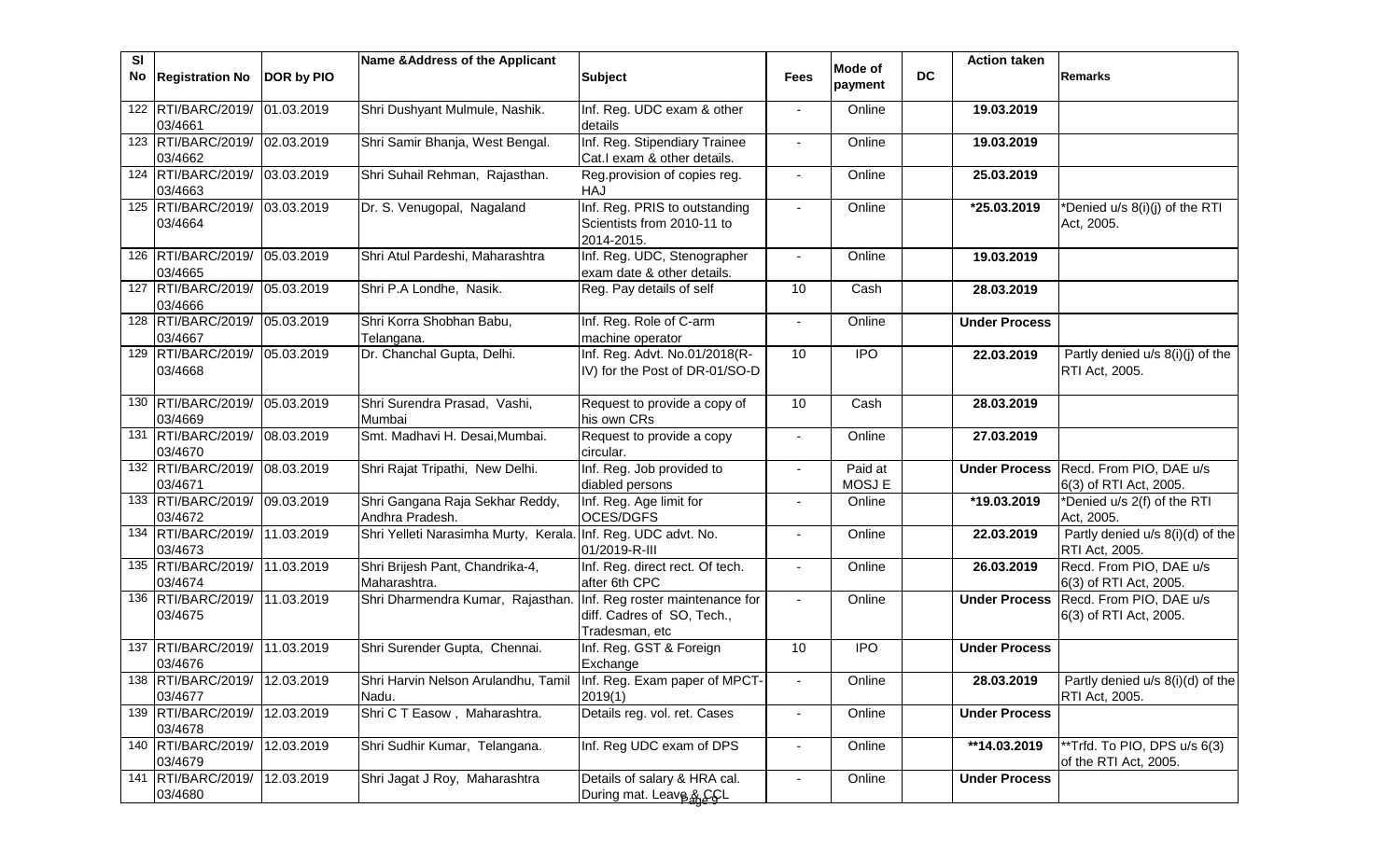| SI |                               |            | Name & Address of the Applicant              |                                                                                                                               |                |                    |           | <b>Action taken</b>      |                                                                      |
|----|-------------------------------|------------|----------------------------------------------|-------------------------------------------------------------------------------------------------------------------------------|----------------|--------------------|-----------|--------------------------|----------------------------------------------------------------------|
| No | <b>Registration No</b>        | DOR by PIO |                                              | <b>Subject</b>                                                                                                                | <b>Fees</b>    | Mode of<br>payment | <b>DC</b> |                          | Remarks                                                              |
|    | 142 RTI/BARC/2019/<br>03/4681 | 12.03.2019 | Shri Gaurav Bandhu, TamilNadu.               | Details of appl. Of self for<br>change from CPF to GPF                                                                        |                | Online             |           | <b>Under Process</b>     | Recd. From PIO, BARC(T) u/s<br>6(3) of the RTI Act, 2005.            |
|    | 143 RTI/BARC/2019/<br>03/4682 | 13.03.2019 | Smt. Manorama Meena, Rajasthan.              | To provide question papers for<br>STPT-18-SA (Mech.Engg.) &<br>copies of order related to Cat.I<br>& II Stipendiary trainees. |                | Online             |           | <b>Under Process</b>     |                                                                      |
|    | 144 RTI/BARC/2019/<br>03/4683 | 14.03.2019 | Ms. Lalitha S. Raman, Mumbai.                | To provide a copy of email.                                                                                                   | 10             | <b>IPO</b>         |           | <b>Under Process</b>     |                                                                      |
|    | 145 RTI/BARC/2019/<br>03/4684 | 14.03.2019 | Shri N.L. Meena, Rajasthan.                  | To provide copy of norms for<br>track changing promotion                                                                      | $\sim$         | Online             |           | <b>Under Process</b>     |                                                                      |
|    | 146 RTI/BARC/2019/<br>03/4685 | 14.03.2019 | Shri Vipin Garg, Rajasthan.                  | Inf. On his own TLD report                                                                                                    | $\blacksquare$ | Online             |           | <b>Under Process</b>     |                                                                      |
|    | 147 RTI/BARC/2019/<br>03/4686 | 15.03.2019 | Shri Vithoba Yallappa Desai,<br>Maharashtra. | Inf. About salary details of his<br>spouse.                                                                                   | $\blacksquare$ | Online             |           | <b>Under Process</b>     |                                                                      |
|    | 148 RTI/BARC/2019/<br>03/4687 | 16.03.2019 | Shri P.S. Anish Kumar, Kerala.               | Inf. about BARC employee                                                                                                      | $\blacksquare$ | Online             |           | 28.03.2019               |                                                                      |
|    | 149 RTI/BARC/2019/<br>03/4688 | 18.03.2019 | Shri Muralidharan R., Tamilnadu              | Inf.reg. CHSS, & ESMA                                                                                                         | $\blacksquare$ | Online             |           | <b>Under Process</b>     | Recd. From PIO, DAE u/s<br>6(3) of RTI Act, 2005.                    |
|    | 150 RTI/BARC/2019/<br>03/4689 | 19.03.2019 | Shri Sakthivel S., Tamilnadu.                | Inf. reg. Medical Physics<br>Competency examination<br>(MPCT)                                                                 | $\blacksquare$ | Online             |           | <b>Under Process</b>     | Trfd. to PIO, AERB u/s 6(3) of<br>RTI Act, 2005 on 20.03.2019.       |
|    | 151 RTI/BARC/2019/<br>03/4690 | 19.03.2019 | Shri Rathod Rajat Jayantilal,<br>Gujarat.    | Inf.reg. Nuclear Engg. & its job<br>opportunities in DAE & its units                                                          | $\sim$         | Online             |           | <b>Under Process</b>     | Recd. From PIO, DAE u/s<br>6(3) of RTI Act, 2005.                    |
|    | 152 RTI/BARC/2019/<br>03/4691 | 19.03.2019 | Shri Surender Gupta, Chennai.                | Inf. Reg.GST, Foreign<br>Exchange & customs duty                                                                              | 10             | <b>IPO</b>         |           | <b>Under Process</b>     |                                                                      |
|    | 153 RTI/BARC/2019/<br>03/4692 | 19.03.2019 | Shri Narasingha Sahu, Tamil Nadu.            | Inf. Reg. Advanced increments<br>granted to CAT-II absorbed<br>employees                                                      |                | Online             |           | <b>Under Process</b>     |                                                                      |
|    | 154 RTI/BARC/2019/<br>03/4693 | 19.03.2019 | Shri Ravi Pathak, Madhya Pradesh.            | Inf. Reg. conversion of<br><b>Technical Officer into Scientific</b><br>Officer                                                |                | Online             |           | <b>Under Process</b>     |                                                                      |
|    | 155 RTI/BARC/2019/<br>03/4694 | 19.03.2019 | Shri Madhu B Kurup, Tamilnadu.               | Inf. Reg. PRIS (O) & (G) to self                                                                                              |                | Online             |           | $\overline{120.03.2019}$ | **Trfd. To PIO, BARCF<br>Kalpakkam u/s 6(3) of the<br>RTI Act, 2005. |
|    | 156 RTI/BARC/2019/<br>03/4695 | 20.03.2019 | Shri Sanjay Kumar Jain, Delhi.               | Inf. Reg. Boring the bored<br>Caste-in-situ piles.                                                                            | $\blacksquare$ | Online             |           | <b>Under Process</b>     |                                                                      |
|    | 157 RTI/BARC/2019/<br>03/4696 | 22.03.2019 | Shri Milind Tripathi, Odisha.                | Inf. Reg. UDC exam dates.                                                                                                     | $\blacksquare$ | Online             |           | <b>Under Process</b>     |                                                                      |
|    | 158 RTI/BARC/2019/<br>03/4697 | 26.03.2019 | Shri Sajal Garg, Haryana.                    | Inf. Reg. Nuclear tests.                                                                                                      | $\blacksquare$ | Online             |           | <b>Under Process</b>     | Recd. From PIO, DAE u/s<br>6(3) of RTI Act, 2005.                    |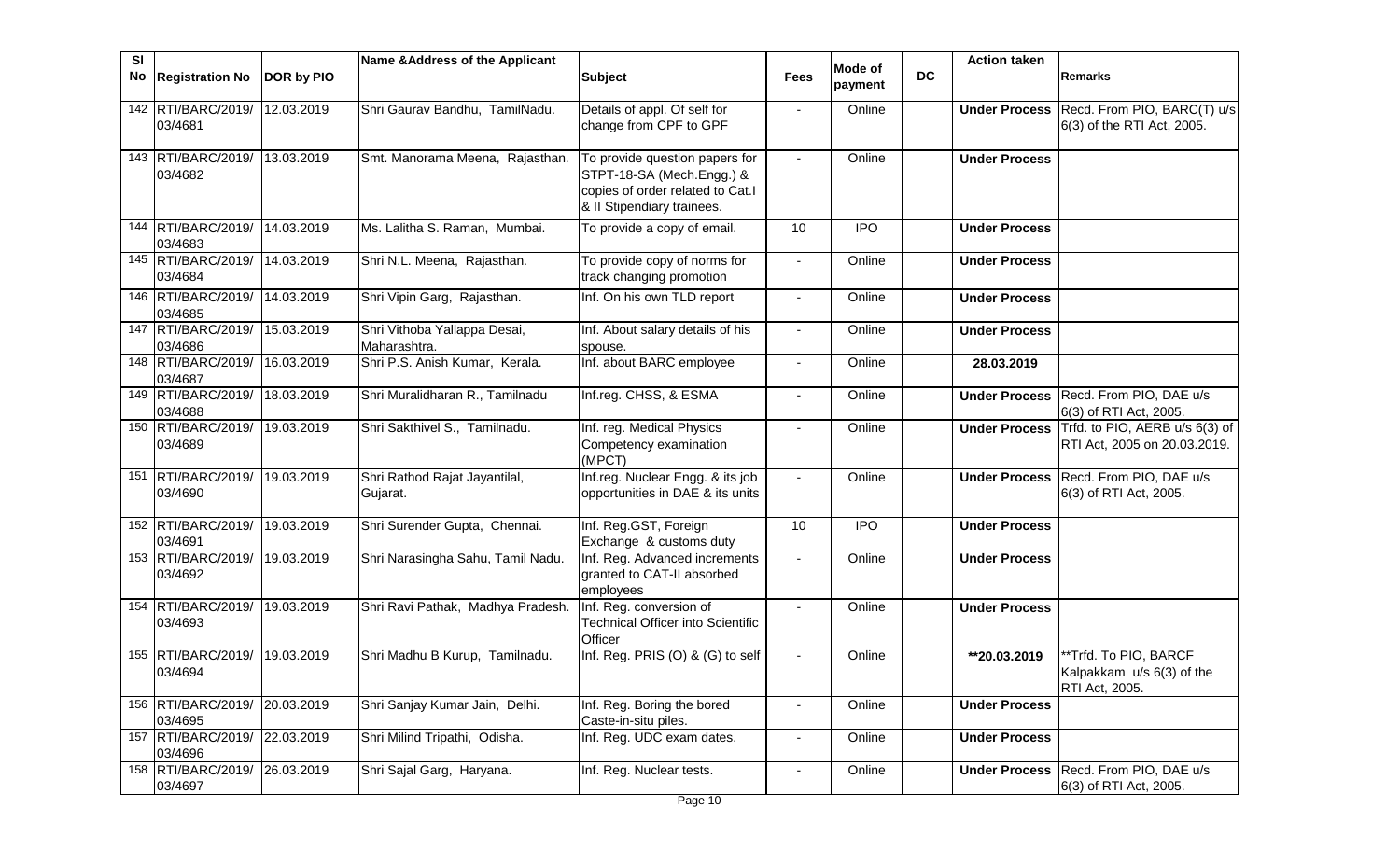| SI | No Registration No              | DOR by PIO | Name & Address of the Applicant                                        | <b>Subject</b>                                                                                    | <b>Fees</b> | Mode of<br>payment | <b>DC</b> | <b>Action taken</b>  | <b>Remarks</b>                                                                                          |
|----|---------------------------------|------------|------------------------------------------------------------------------|---------------------------------------------------------------------------------------------------|-------------|--------------------|-----------|----------------------|---------------------------------------------------------------------------------------------------------|
|    | 159 RTI/BARC/2019/<br>03/4698   | 26.03.2019 | Smt. Vaddi Satyavathi W/O<br>Satyanarayana Murthy, A.P.                | Inf. Reg. Compulsory<br>retirement benefits of her<br>husband.                                    | 10          | <b>IPO</b>         |           | <b>Under Process</b> |                                                                                                         |
|    | 160 RTI/BARC/2019/<br>03/4699   | 27.03.2019 | Shri Rajat Simele, Maharashtra.                                        | Inf. reg, UDC exam against<br>Advt. No. HWB/01/2018/10.                                           |             | Online             |           | **28.03.2019         | **Trfd. To PIO, HWB, Mumbai<br>u/s of 6(3) of the RTI Act,<br>2005.                                     |
|    | 161 RTI/BARC/2019/<br>03/4700   | 28.03.2019 | Ms. Neeraja Kerala.                                                    | Inf. Reg. Question papers of<br>STPT.                                                             |             | Online             |           | <b>Under Process</b> | Recd. From PIO, DAE u/s<br>6(3) of RTI Act, 2005. &<br>Recd. From PIO, NFC u/s<br>6(3) of RTI Act, 2005 |
|    | 162 RTI/BARC/2019/<br>03/4701   | 28.03.2019 | Shri Mohan Mukesh Malviya,<br>Rajasthan.                               | Inf. Reg. Cut off marks and<br>Question papers of OCES.                                           |             | Online             |           | <b>Under Process</b> |                                                                                                         |
|    | 163 RTI/BARC/2019/<br>03/4702   | 28.03.2019 | Shri Harvin Nelson Arulandhu, Tamil Inf. Reg. Scored marks in<br>Nadu. | MPCT exams.                                                                                       | 10          | <b>IPO</b>         |           | <b>Under Process</b> |                                                                                                         |
|    | 164 RTI/BARC/2019/<br>03/4703   | 29.03.2019 | Ms. Yenumula J.B. Manikyamba,<br>Godavari District A,                  | Reg. Provision of marks,<br>answer sheet & merit list of<br>exam against advt. 01/2018(R-<br>IV). |             | Online             |           | <b>Under Process</b> |                                                                                                         |
|    | 165   RTI/BARC/2019/<br>03/4704 | 31.03.2019 | Ms. Monika Saini, Uttar Pradesh.                                       | Inf. Reg. Her husband                                                                             |             | Online             |           | <b>Under Process</b> |                                                                                                         |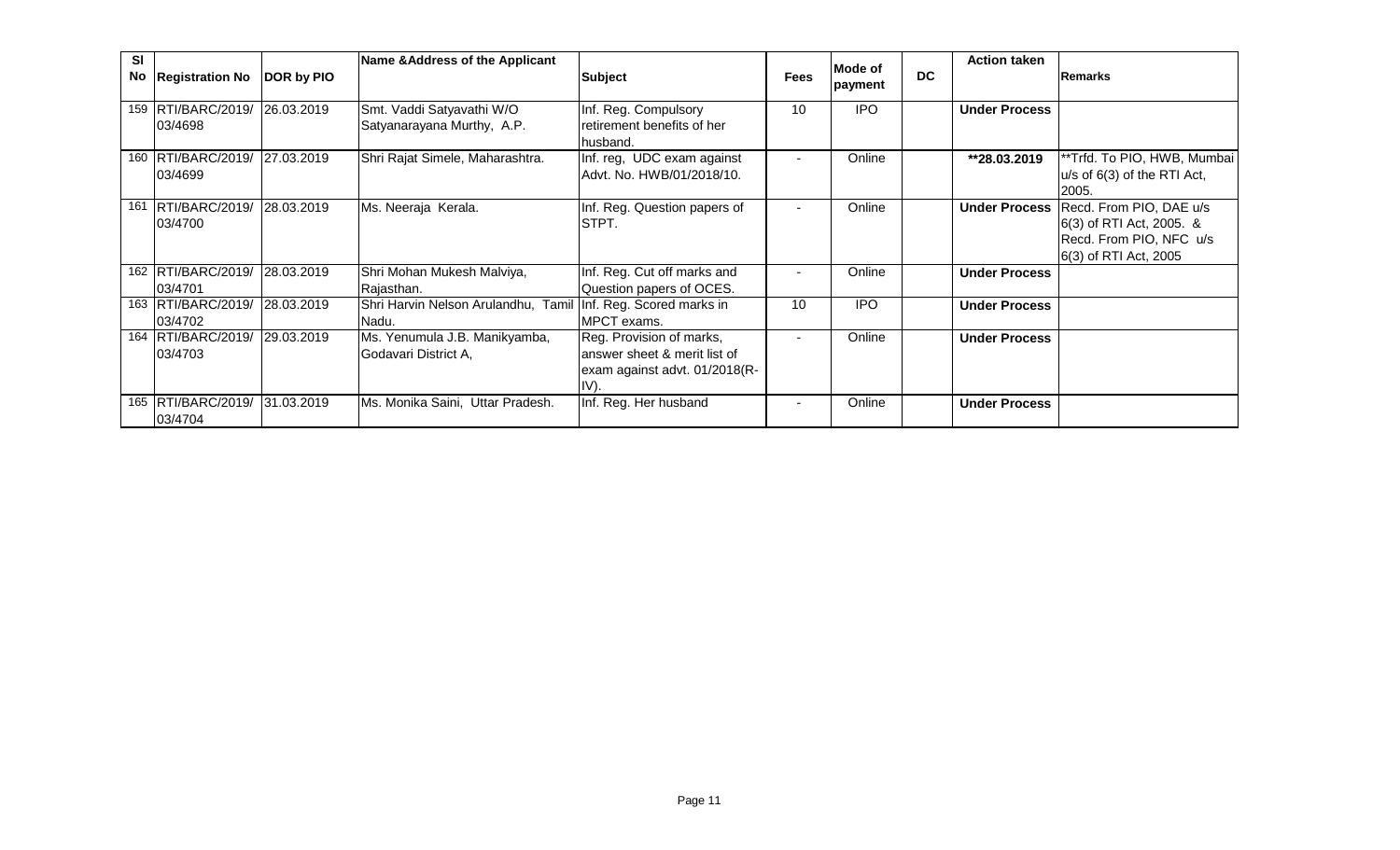## **FIRST APPEAL**

| $\overline{\mathbf{s}}$ |                                      | DOR by PIO Name & Address of the Applicant   | <b>Subject</b>                                    | <b>Action taken</b> | <b>Disposal of Appeal</b>                              | <b>Remarks</b>                                                   |
|-------------------------|--------------------------------------|----------------------------------------------|---------------------------------------------------|---------------------|--------------------------------------------------------|------------------------------------------------------------------|
| No                      | <b>Registration</b><br><b>No</b>     |                                              |                                                   |                     |                                                        |                                                                  |
| $\mathbf{1}$            | RTI/BARC/201 05.11.2018<br>8/11/4486 | Shri Umesh Sharma, M.P.                      | Copy of question papers &<br>Answer keys of STPT  | 28.11.2018          | Appeal recd. On 12.12.2018.<br>Disposed on 17.01.2019. |                                                                  |
| $\overline{2}$          | RTI/BARC/201 21.11.2018<br>8/11/4505 | Shri Swapnil Eknath Sabale,<br>Maharashtra.  | Inf. Reg. No. Of vacancy                          | 11.12.2018          | Appeal recd. On 13.12.2018.<br>Disposed on 04.01.2019. |                                                                  |
| 3                       | RTI/BARC/201 26.10.2018<br>8/10/4467 | Shri Sanjay Manohar Dhole,<br>Maharashtra.   | Details reg. pension of self                      | 22.11.2018          | Appeal recd. On 18.12.2018.<br>Disposed on 24.01.2019  |                                                                  |
| $\overline{4}$          | RTI/BARC/201 30.10.2018<br>8/10/4474 | Shri Leena Kumawat,<br>Maharashtra.          | Inf. Reg. CHSS beneficiaries                      | $*22.11.2018$       | Appeal recd. On 20.12.2018.<br>Disposed on 17.01.2019. | Information provided as<br>per Appellate Order on<br>22.01.2019. |
| 5                       | RTI/BARC/201 01.11.2018<br>8/11/4481 | Shri V. Srinivasan, Tirunelveli<br>District. | Inf. Reg. AQ/STPT                                 | 30.11.2018          | Appeal recd. On 24.12.2018.<br>Disposed on 28.01.2019. |                                                                  |
| 6                       | RTI/BARC/201 08.12.2018<br>8/12/4529 | Shri Pankaj Kumar, U.P.                      | Inf. Reg. Cat-I result.                           | 24.12.2018          | Appeal recd. On 14.01.2019.<br>Disposed on 26.02.2019. | Inf. provided as per<br>Appellate Order on<br>07.03.2019         |
|                         | RTI/BARC/201 10.12.2018<br>8/12/4531 | Shri Pankaj Kumar, U.P.                      | Inf. Reg. Promotion SA/B to                       | *27.12.2018         | Appeal recd. On 14.01.2019.<br>Disposed on 28.01.2019. |                                                                  |
| 8                       | RTI/BARC/201 10.12.2018<br>8/12/4532 | Shri Pankaj Kumar, U.P.                      | Inf. Reg. Marks of written<br>exam.               | 08.01.2019          | Appeal recd. On 14.01.2019.<br>Disposed on 05.02.2019. |                                                                  |
| 9                       | RTI/BARC/201 13.12.2018<br>8/12/4538 | Shri Pankaj Kumar, U.P.                      | Inf. Reg. Cat-I result.-99                        | 07.01.2019          | Appeal recd. On 14.01.2019.<br>Disposed on 15.02.2019. | Inf. As per Appellate Order<br>provided on.19.02.2019.           |
| 10                      | RTI/BARC/201 28.11.2018<br>8/11/4516 | Smt. Sushma Sarkar,<br>Kanchipuram.          | Inf. Reg. Award scheme                            | *24.12.2018         | Appeal recd. On 14.01.2019.<br>Disposed on 27.02.2019. | Inf.provided as per<br>Appellate Order on<br>06.03.2019.         |
| 11                      | RTI/BARC/201 07.12.2018<br>8/12/4527 | Smt. Sushma Sarkar,<br>Kanchipuram.          | Inf. Reg. Promotion norms                         | 28.12.2018          | Appeal recd. On 17.01.2019.<br>Disposed on 22.02.2019. | Inf.provided as per<br>Appellate Order on<br>07.03.2019.         |
| 12 <sup>°</sup>         | RTI/BARC/201 21.12.2018<br>8/12/4555 | Shri Shakir Ahamad Lohar,<br>Telangana.      | Ing. Reg. promotion<br>deferment                  | 31.12.2018          | Appeal recd. On 26.01.2019.<br>Disposed on 12.02.2019. | Information as per<br>Appellate Order provided<br>on 12.02.2019. |
| 13                      | RTI/BARC/201 02.01.2019<br>9/01/4569 | Kum. Shobha Punaji Jagtap,<br>Mumbai.        | Inf. Reg. Action taken on<br>APAR representation. | 22.01.2019          | Appeal recd. On 05.02.2019.<br>Disposed on 11.03.2019. |                                                                  |
| 14                      | RTI/BARC/201 17.12.2018<br>8/12/4545 | Shri Mahesh M. Hegde,<br>Karnataka.          | Inf. Reg. STPT -2015 orders                       | 15.01.2019          | Appeal recd. On 18.02.2019.<br>Disposed on 22.03.2019. |                                                                  |

**Quaterly Report on Implementation of RTI for the period from 01.01.2019 to 31.03.2019**